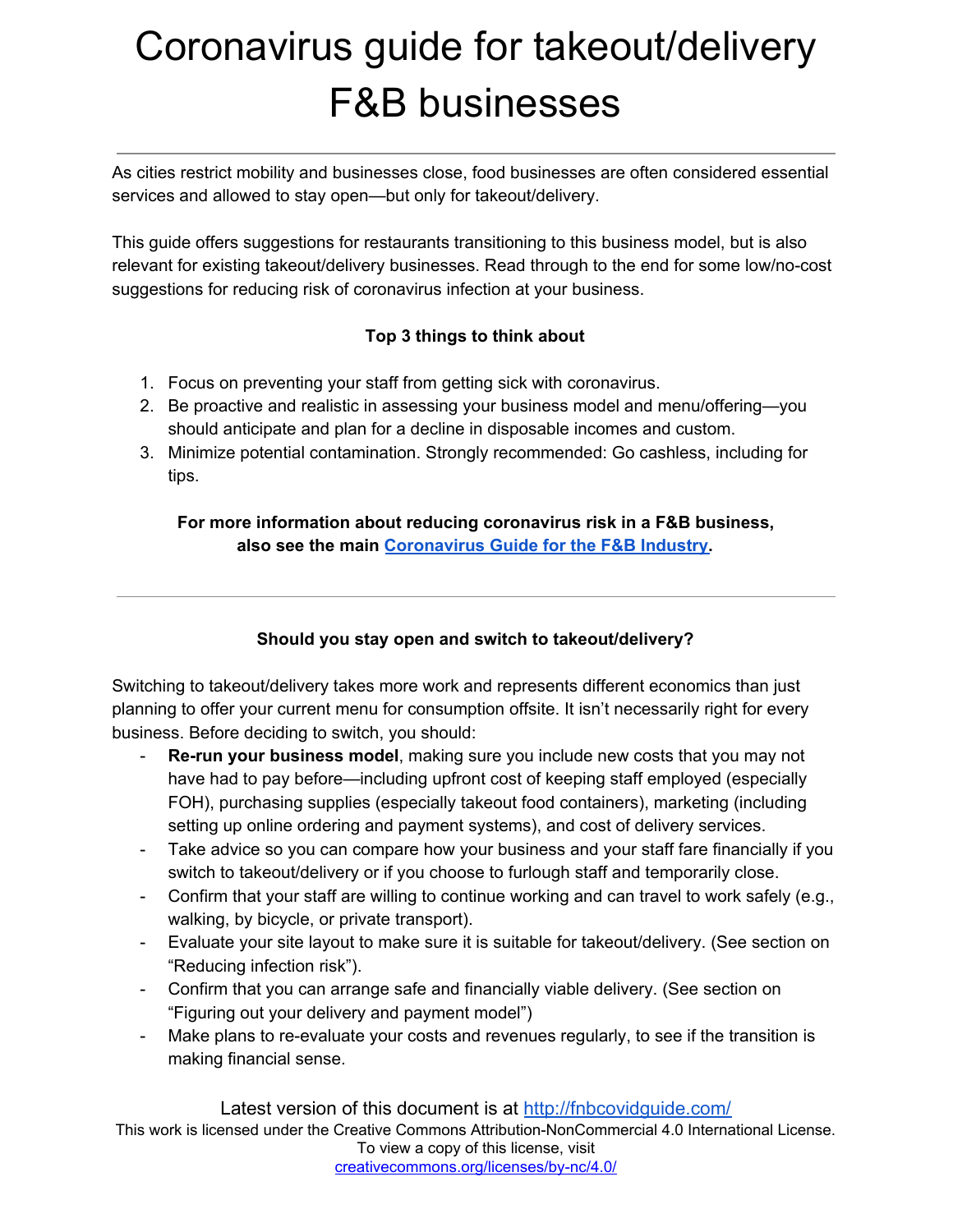### **Adapting your menu offering, business model, and target customer base**

If lockdowns and restrictions on mobility continue for many weeks or months, customers will have less and less money to spend on luxuries. Take proactive steps to prepare for this by adjusting your menu offering, changing your business model, and targeting different customers.

#### *Adjusting your menu offering—reduce prices while protecting margins*

- **Shorten the menu**: This helps you reduce costs from prep time and wasted prep. Shorter menus are also easier for customers to navigate.
- **Cut dishes which deteriorate when packed**: Sell only dishes you can pretty much guarantee will be delicious after unpredictable handling by delivery drivers and customers. Cut dishes that are complicated to assemble, fresh garnishes that will wilt, crisp garnishes that will go soggy, and dishes that depend on extreme texture or temperature contrasts.
- **Rework dishes to simplify prep**: Reduce the number of garnishes and components in each dish. This helps protect margin by reducing the labour costs required for detailed and time-consuming prep.
- **Change the menu periodically**: Changing the menu allows you to cut complex dishes and further simplify the dishes you keep on the menu—and also reduce overall pricing to respond to changing customer demand and ability to spend.

*Changing or adding to your business model—moving away from cooked-to-order* School/business shutdowns and isolation requirements mean that families will need to feed more people more often than usual. Moving your business model away from cooking dishes to order can help you meet these new needs better. The GP on the suggestions below can be close to—or even more than—that of cooked-to-order foods after you account for reduced labour cost. Adding some of these alternative businesses may also allow you to maintain relationships with your ingredient suppliers while reducing waste.

- *Produce boxes:* boxes of fresh produce, your specialist items (pickles, house-made bacon, breads) and items that are restricted in supermarkets, like eggs. This may allow you to keep ordering at close to normal levels from your usual suppliers.
- *Prepped ingredient boxes*: Prepped and portioned ingredient boxes that customers can cook at home. This may allow you to keep ordering from your usual suppliers and pay some kitchen staff. Note that you will have to provide recipes/directions and adjust recipes to account for home cook capabilities, equipment, and pantry supplies.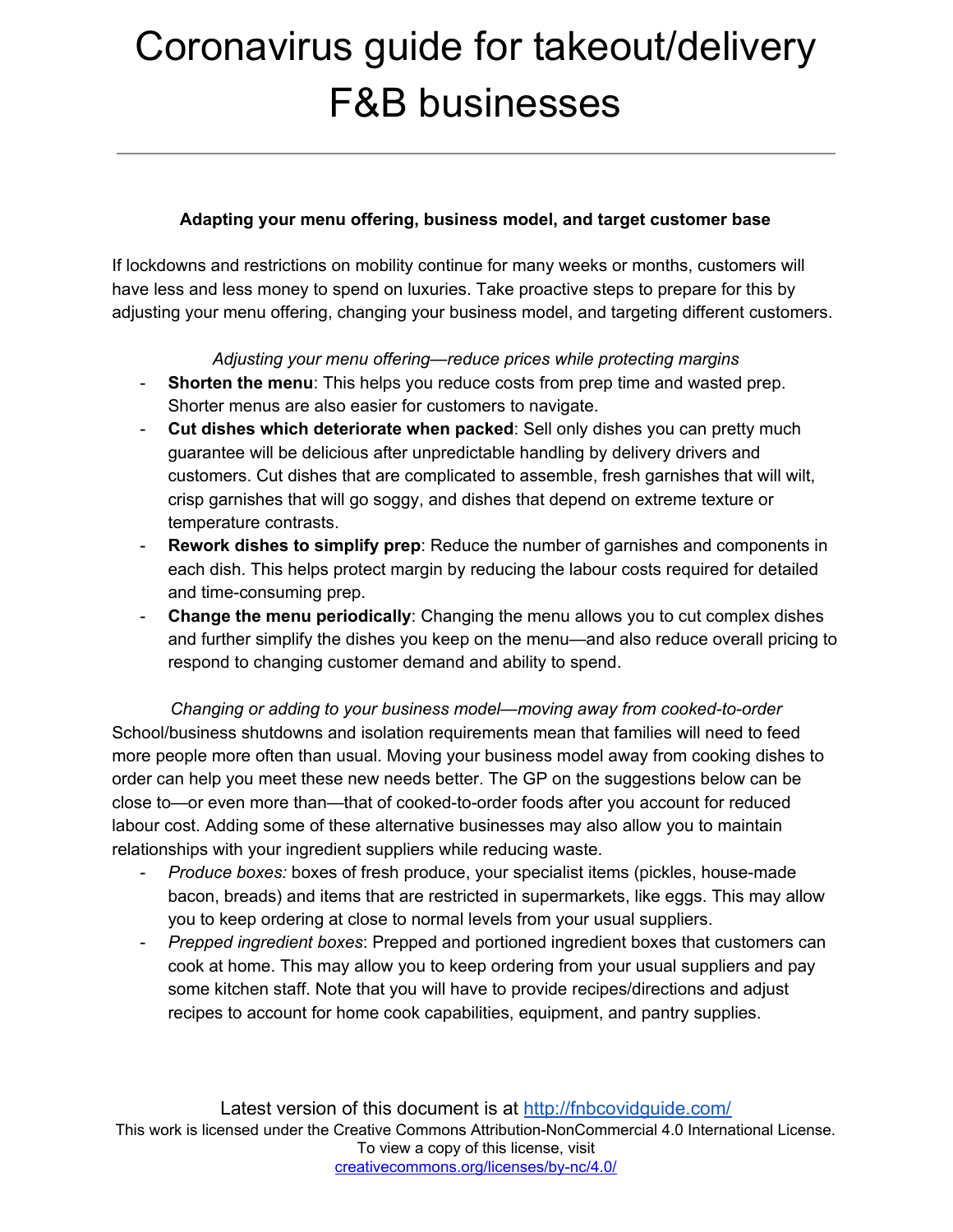- *Meal plans*: Offer weekly supplies of precooked, packed meals to be purchased in one transaction and frozen/heated to order by customers. This increases per-transaction value, reduces the number of deliveries needed, and eliminates wasted prep.
- *Prepaid subscriptions* Offer these for prep boxes/meal plans. This improves cashflow, reduces number of transactions and transaction costs, makes ingredient orders predictable, and reduces waste.

#### *Targeting different customers—emphasize local customers*

Restricted mobility will deter customers who aren't local from visiting in person, and delivery to distant locations will make all cooked-to-order foods less palatable.

- **Target existing customers who are local**: This makes delivery easier to plan and reduces delivery cost.
- **Look for new local customers, especially those who need to buy in bulk**:
	- Community services organizations may be able to pay you to provide food for people in need, such as children affected by school closures, people in high-risk categories, and individuals and families in economic hardship due to business interruption.
	- Hospitals responding to coronavirus cases will also require food for healthcare workers—you may be able to set up a donation program for your customers to buy meals that you provide to these healthcare workers.
	- Here is a list of [programmes](https://docs.google.com/spreadsheets/d/1_y7BAPwWFppF6aBUyZmVTZqOwqQ6gxvngDm3E5WcyQk/edit?usp=sharing) for restaurants to participate in food relief.
	- Use this form to add a food relief [programme](https://forms.gle/Nm7PC9jkKvLbhHbd7) to the list above.

## **Figuring out how you pack food**

Audit your kitchen setup to minimize the number of times food and food containers are handled, and ensure that any person handling food containers does so with just-washed, clean hands.

- All staff should wash hands thoroughly before handling filled or empty food containers.
- Minimize handling of unused food containers and store all unused food containers in original shipping packaging or a closed container.
- Use paper or cardboard containers and bags. Research suggests that coronavirus survives for more than 48 hours on plastic and just under 24 hours on cardboard. Double bag if possible so customers can remove external layers before bringing food inside.
- Minimize the delivery driver's need to sort through bags to find the right one:
	- Use flat-bottomed paper bags that sit upright instead of plastic bags.
	- Mark the customer's name clearly in large type at the top of the bag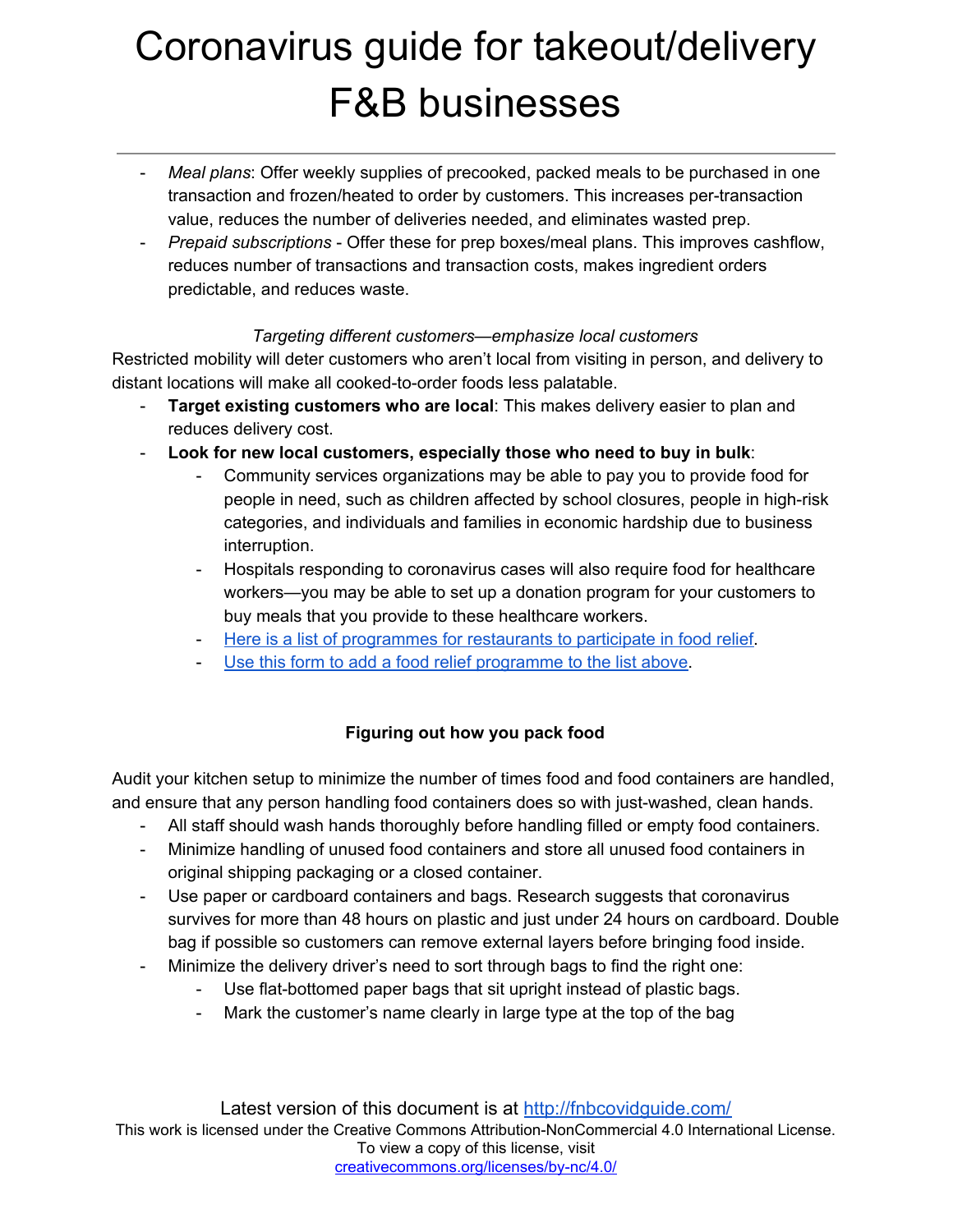#### **Figuring out your delivery and payment model**

**Creating an in-house delivery team**: There is no way to guarantee how third-party delivery services handle your food—and they also take a significant per-order fee. A potentially good alternative to using third-party delivery services is to switch your FOH staff to delivery. This may help you save on fees, preserve jobs by creating an in-house delivery team, and ensure that your products are handled correctly until they reach your customers.

- Default to no-contact delivery, and note this clearly on your website and menus.
- Stop accepting cash on delivery as payment.
- Set up a system for customers to order and pay in advance.
	- Delivery platforms (such as Uber Eats or Deliveroo) are more convenient but charge large fees.
	- Less convenient but cheaper (or free) options include taking orders by social media/email/phone and taking payment online or by direct bank transfer.
	- Setting up a free online form (such as with Google Forms) can simplify ordering considerably.
- If you have your own delivery team, protect their safety as much as possible by
	- Providing a suitable delivery vehicle if possible
		- Bicycle with correctly installed racking or delivery box
		- Cargo bicycle
		- Business vehicle (car, van, or motorcycle with correctly installed delivery box)
	- Reducing the number of trips your delivery staff make
		- Only taking advance orders
		- Grouping deliveries into day+time blocks by neighbourhood.
		- Setting a delivery area and declining orders from outside that area.

*If you must accept cash tips on delivery, provide delivery staff with a secured tip box, to be opened only after each delivery run. Cash must be treated as contaminated—staff must wash their hands after handling it.*

## **Reducing infection risk for your staff and customers**

**Strongly recommended**: Before transitioning your business model, consider temporarily closing your restaurant and furloughing all your staff for the 14-day incubation period to reduce the chance that someone on your team is infected.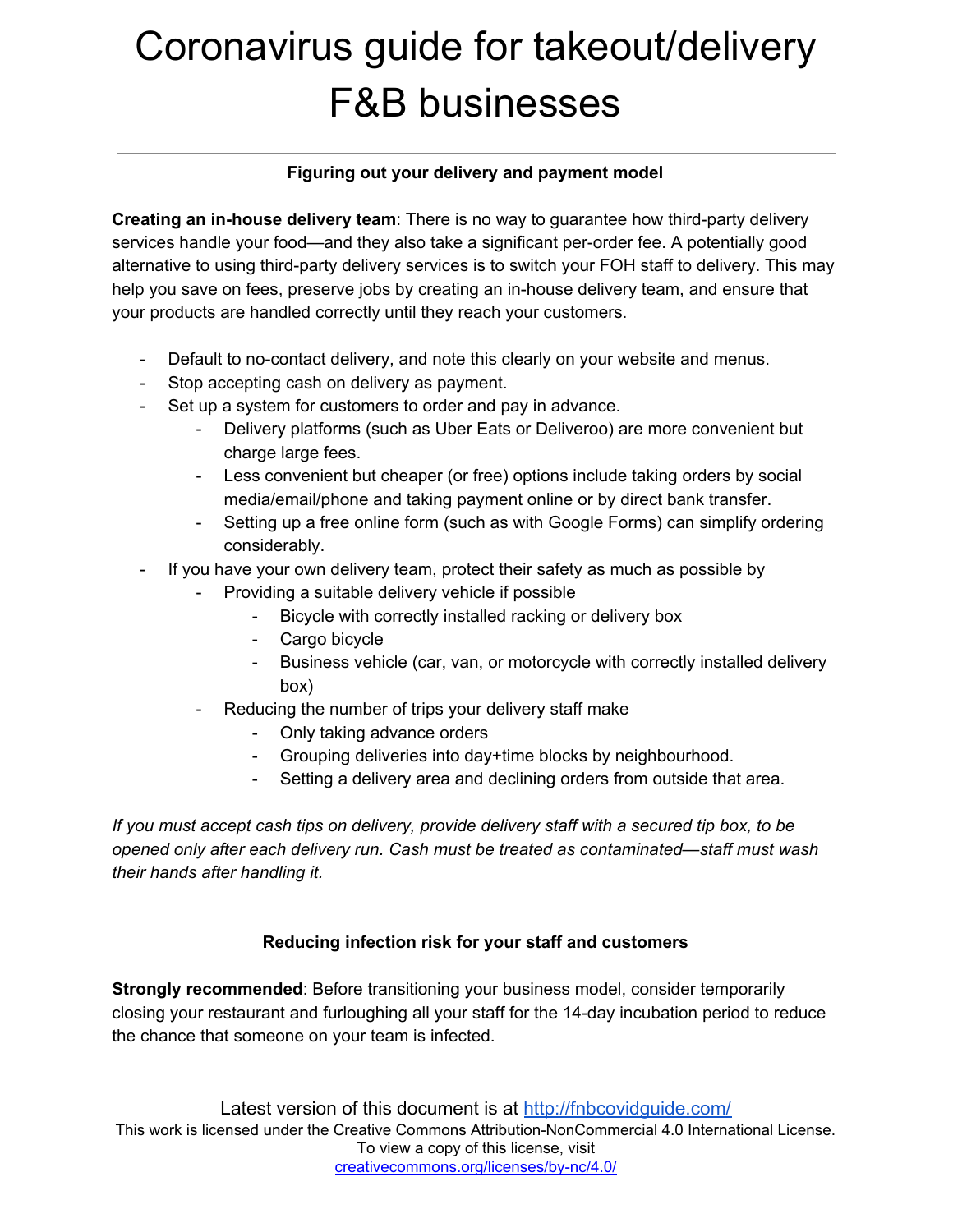### In general:

- Stop sick staff from coming in to work. Ask all staff to report in if they feel even slightly unwell. Use a non-contact thermometer (such as a gun thermometer) to check for fever before allowing staff to begin a shift.
- Ask your staff to dramatically increase frequency of handwashing.
- Schedule much more frequent and intense cleaning and sanitizing of all equipment and surfaces in your establishment.
- Make sure regular hygiene and sanitization practices are strictly upheld—and make them even stricter if you can. (Many suggestions available in the main  $F&B$  [Coronavirus](https://docs.google.com/document/d/13n1TeOl_cB_jJhRzGNztgInzTZhWpLwW52K4q7hwnlQ/export?format=pdf) [Guide](https://docs.google.com/document/d/13n1TeOl_cB_jJhRzGNztgInzTZhWpLwW52K4q7hwnlQ/export?format=pdf).)
- Remind staff to be conscious of not touching things unnecessarily, including their own face, their cellphone, their clothing, cutlery, plates, condiment bottles, containers for holding service items.
- Train all staff in proper handwash procedure.
- Remind all staff at the beginning of each shift to wash hands frequently (every 15-30 minutes), and thoroughly. Ideally, wash hands every 10-15 minutes and after touching a surface which might be contaminated (including cellphones, clothing, POS/payment machines, door or equipment handles, used plates/cutlery, used napkins/serviettes, condiment bottles, and other people)
- Post handwashing instructions by every handwash point (here's a [downloadable](http://bit.ly/2U4odHr) poster [set\)](http://bit.ly/2U4odHr)
- Offer staff a secured location (such as a personal locker) to store keys, wallets, cellphones while they are on site.
- Provide a clearly marked box for staff to immediately deposit potentially contaminated items when they enter your location. Provide hand sanitizer next to the box.

Front of house:

- Create separate order and pick-up spaces
- Have customers wait outside the location if possible, and limit the number of customers inside at any time.
- Mark inside and outside space with tape, chalk, or rope barriers to ensure customers know where and how far apart to stand or wait. 2m/6.5ft is the currently recommended distance.
- Sanitize POS, order entry system, computers, keyboards, and mice before, periodically during, and after each shift.

Kitchen:

- Separate prep shift hours from cooking shift hours.